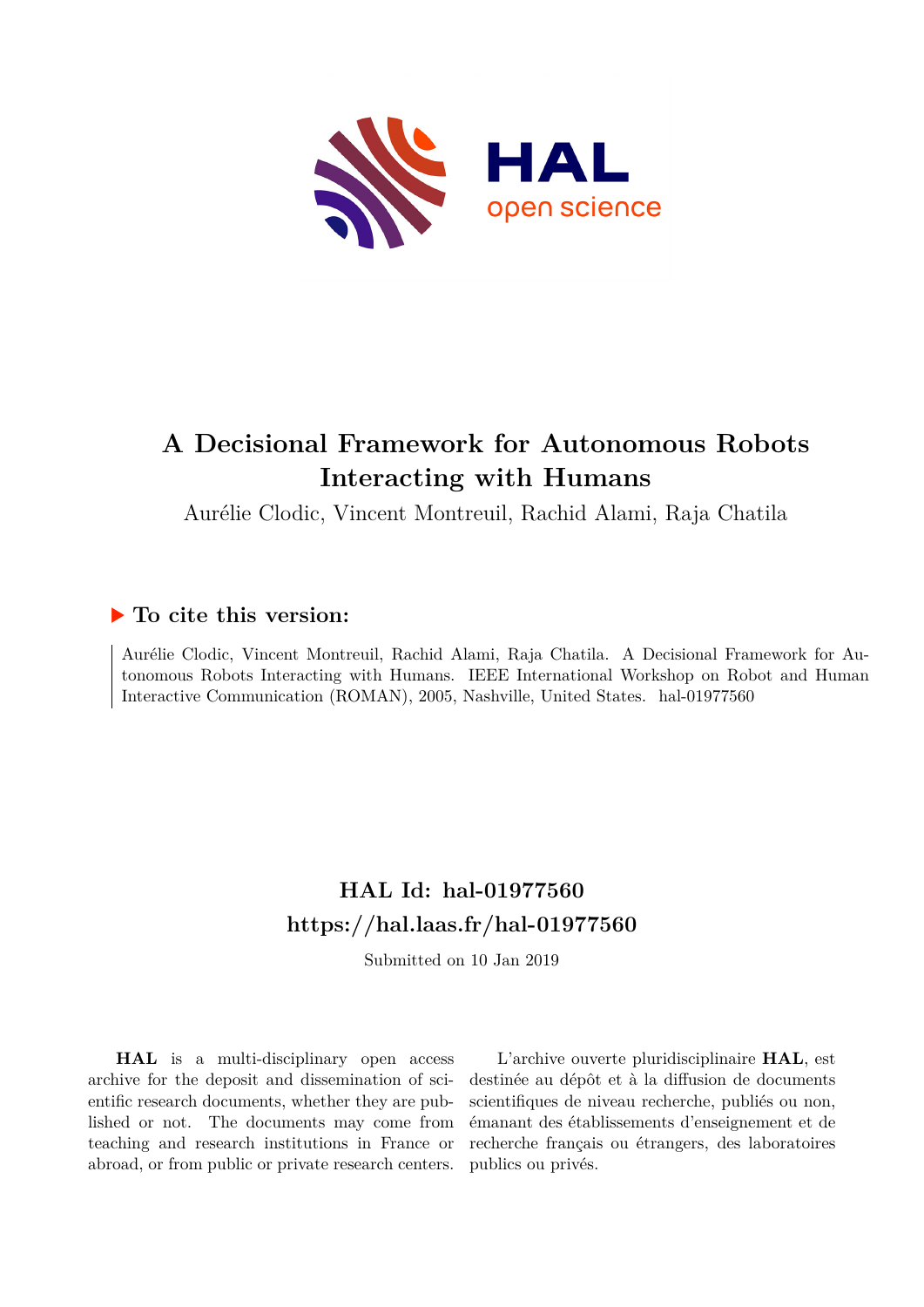# A Decisional Framework for Autonomous Robots Interacting with Humans<sup>\*</sup>

Aurélie Clodic, Vincent Montreuil, Rachid Alami, Raja Chatila *LAAS - CNRS*

*7, Avenue du Colonel Roche 31077 Toulouse, France {Aurelie.Clodic,Vincent.Montreuil,Rachid.Alami,Raja.Chatila}@laas.fr*

*Abstract*— The presence of humans in its environment and the necessity to interact with them raise new challenges to the robot. Indeed, they require explicit reasoning on the human environment and on the robot capacities to achieve its tasks in a collaborative way with a human partner.

This paper focuses on architectural aspects and more particularly on the organization of the robot decisional abilities for interacting with people. Indeed, our objective is to develop a management of human interaction that will be an integral part of a general robot control architecture. This should hopefully allow to come up with a principled way to deal with humanrobot interaction for robot task achievement in presence of humans or in synergy with humans.

Such an architecture should be the framework that will allow the robot to produce behaviors to accomplish its tasks but also produce behaviors that support its engagement vis-a-vis its human partner and interpret similar behaviors from him.

We also intend to use the proposed approach as a framework in which we will develop and experiment various task planners and interaction schemes. Indeed, the robot should be able, for instance, to devise plans that allow it to execute its actions and to place itself to be seen by or to observe humans, according to the task.

#### I. INTRODUCTION

The introduction of robots in our daily life raises a key issue that is "added" to the "standard challenge" of an autonomous robot: the presence of humans in its environment and the necessity to interact with them. Clearly, the human should be taken explicitly into account in all steps of the robot design.

We are conducting research on robot decisional abilities taking into account explicit reasoning on the human environment and on the robot capacities to achieve a task. This paper focuses on architectural aspects. Indeed, our objective is to develop a management of human interaction that will be an integral part of a general robot control architecture. This should allow to come up with a principled way to deal with Human-Robot Interaction (HRI) for task achievement in presence of humans or in synergy with humans.

Such an architecture should be the framework that will allow the robot (1) to produce behaviors to accomplish its tasks, (2) to produce behaviors that support its engagement vis-a-vis its human partner, and (3) to interpret the human behavior relatively to the task and to itself.

We also intend to use the proposed approach as a framework in which we will develop and experiment various task planners and interaction schemes. Indeed, the robot should be able, for instance, to devise plans that allow it to execute its actions and to place itself to be seen by or to observe humans and their activity, according to the task.

Section II discusses related work briefly. Section III draws a general view of the framework that we propose. In section IV we provide an illustrated description.

# II. RELATED WORK

A number of papers on HRI involve the presence of a human operator who controls the robot from a distant place [15], [13], [1]. Besides tele-operation issues, the main aspects that are treated in this context are mixed initiative, shared decision and adjustable autonomy. Indeed, in such contexts the human intervenes essentially at interpretation and decision level.

Our context assumes that the human is physically present in the vicinity of the robot, is sensed by the robot and may even participate to the task achievement. This is a very large domain [12] because HRI takes place at different levels: verbal, visual, physical, decisional, etc. . . All these aspects are intimately linked and it is difficult to draw boundaries between them and to treat them separately.

Only a limited number of papers consider the robot and the human as agents who can cooperate to achieve common goals. The current paper focuses on this particular issue. One major key point is that the robot must act in a way judged as *legible* and *acceptable* by humans.

In relation with this, a number of recent contributions about close interaction study the notion of physical and mental safety [20] or the introduction of emotions and/or cognitive models in robotic structures [6], [19].

Most contributions on HRI deal with robots dedicated to specific tasks. These robots are controlled by task-dependent software architectures which do not explicit clearly the notion of interaction with humans. This tends to reduce HRI to a sometimes very sophisticated human interface, which can be

<sup>∗</sup>The work described in this paper was partially conducted within the EU Integrated Project COGNIRON ("The Cognitive Companion") and funded by the European Commission Division FP6-IST Future and Emerging Technologies under Contract FP6-002020.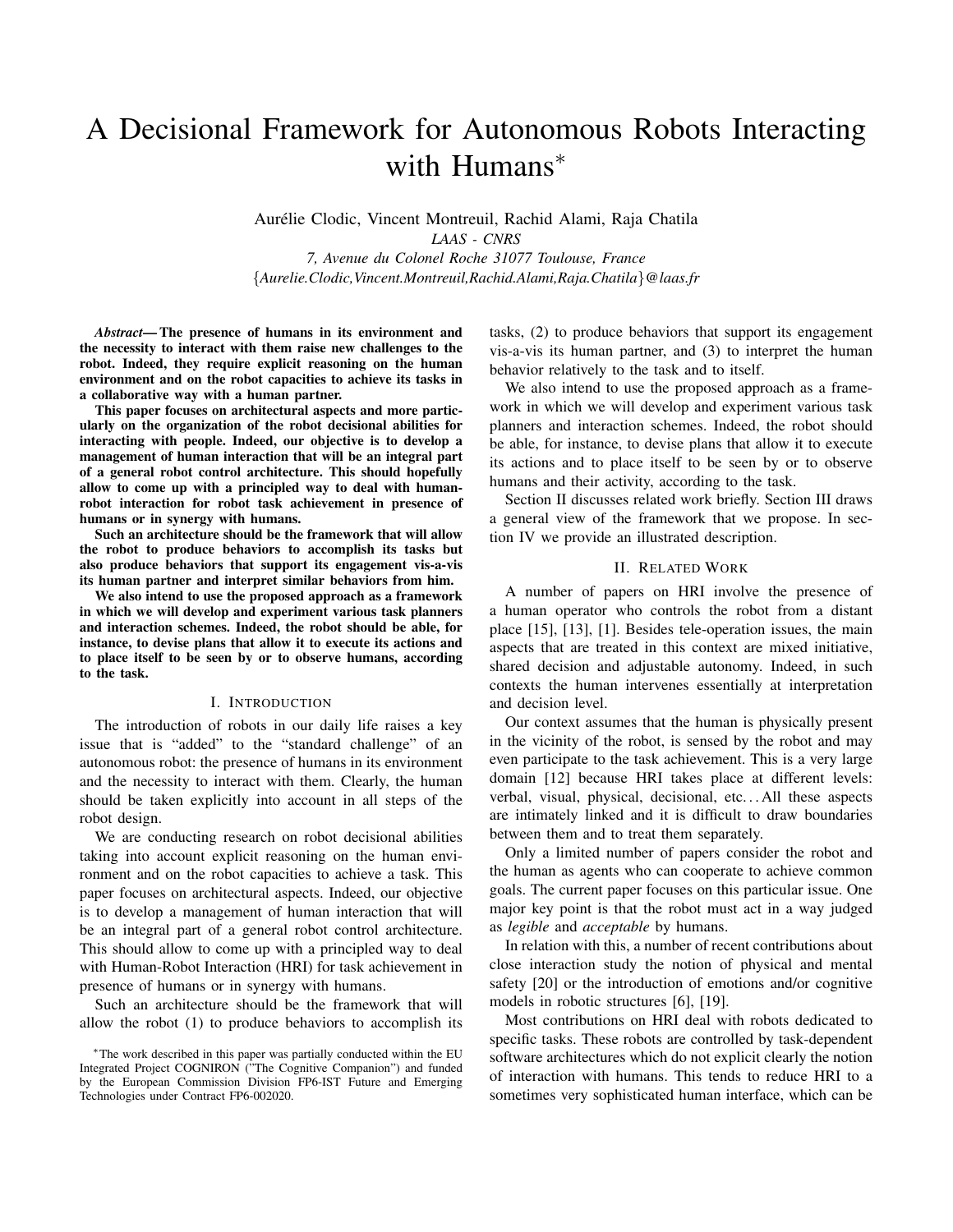verbal, to select and launch pre-programmed behaviors when a human issues a request or an order. This approach is not satisfying for a robot acting in an open human environment because humans are reduced to a "clicker" and/or to an obstacle when the robot moves. Moreover, in such cases, the robot control architecture is directly derived from the application and so necessitates an important adaptation work from one application to another. We contend it is necessary to endow the robot with a more explicit consideration of humans in its environment and especially with an explicit management of interactions. This must be considered at different levels: at the planning level (social behavior, human safety,  $etc...$ ), at motion planning level and at the software architecture level. In this paper, our main focus is the control architecture of robots for HRI.

In a three-layered architecture [2] including a decisional higher level, an execution control level and a functional level, we propose that the decisional level be augmented by an interaction capacity. To give a concrete expression of the humans consideration by the robot we use what we call "InterAction Agents" (IAAs) which are implemented on the robot side as representing the humans.

Our first source of inspiration is the Joint Intention theory [9], [17], [10]. It is based on the notion of commitment for team members and defines for a team the concept of "Joint Persistent Goal". These definitions constitute a basis for the elaboration of cooperation schemes between heterogeneous agents (see [14] for an example). However these definitions are very general and we have tried to adapt them to the HRI context.

The main problem in the design of an architecture for HRI is the representation of humans, whose behavior depends on a great number of factors more or less controllable. An idea in this way is the representation of a human agent by a *proxy*.

This approach has been explored and implemented in STEAM and more recently in Machinetta [25], [21], [22]. The idea is that an agent can be represented by a semiautonomous piece of software called a proxy. The goal is to permit to agents of various types to coexist and to communicate together and to cooperate if it is necessary. A proxy "discusses" with the agent it represents on the one hand and with all the other proxies on the other hand. A proxy is able to choose when it can take decisions by its own and when it is better to leave the control to the agent it represents.

# III. DECISIONAL SYSTEM FRAMEWORK

We envision HRI as illustrated in Fig. 1. Two agents (a human and a robot) share a common space and exchange information through various modalities.

Interaction occurs as a consequence of an explicit request of the human to satisfy a goal or because the robot finds itself in a situation where interaction is useful, if not mandatory, for accomplishing the goal.



Fig. 1. General description of HRI

In both cases, the robot has a goal to satisfy. An important issue is the notion of engagement, a process in which the robot will have to establish, maintain and end a connection with a human partner.

This will cover goal establishment, selection of an incremental refinement of the task that is intended to satisfy it. The establishment of a connection between the human and the robot will serve to the robot to follow human task performance and to monitor the human's commitment to the common goal, and even to influence it.

The HRI we consider in this paper is the common achievement of tasks by two agents - a robot and a human - in order to satisfy a joint goal. The global framework for human-robot interaction at the decisional level of the robot is illustrated in Fig. 2.

Several goals may be sought at a given time, involving possibly several persons. At any moment, there may be several active, inactive and suspended goals. The role of the "Agenda" in this figure is to create and/or abandon goals and to maintain a list of active and suspended goals.

The robot supervision kernel is the central decision-making system of the robot. It is responsible of task selection, refinement and execution. It maintains an integrated view of all robot activities and ensures a global coherence of robot behavior. It is the only entity that can send execution requests to the sensory-motor capacities in the functional level.

The humans encountered by the robot are represented by entities called "InterAction Agents" (IAAs). An IAA is created dynamically and maintained by the "IAA Manager".

The set of active goals entails the incremental execution of a set of tasks in interaction with humans. Each task corresponding to an active or a suspended goal is represented by an entity called "Task Delegate" that is in charge of monitoring the progress towards the goals of both the robot and the IAA and to assess the level of commitment of the associated person. To do so, it controls a set of "Observers" (OBs).

The next section provides a more detailed explanation of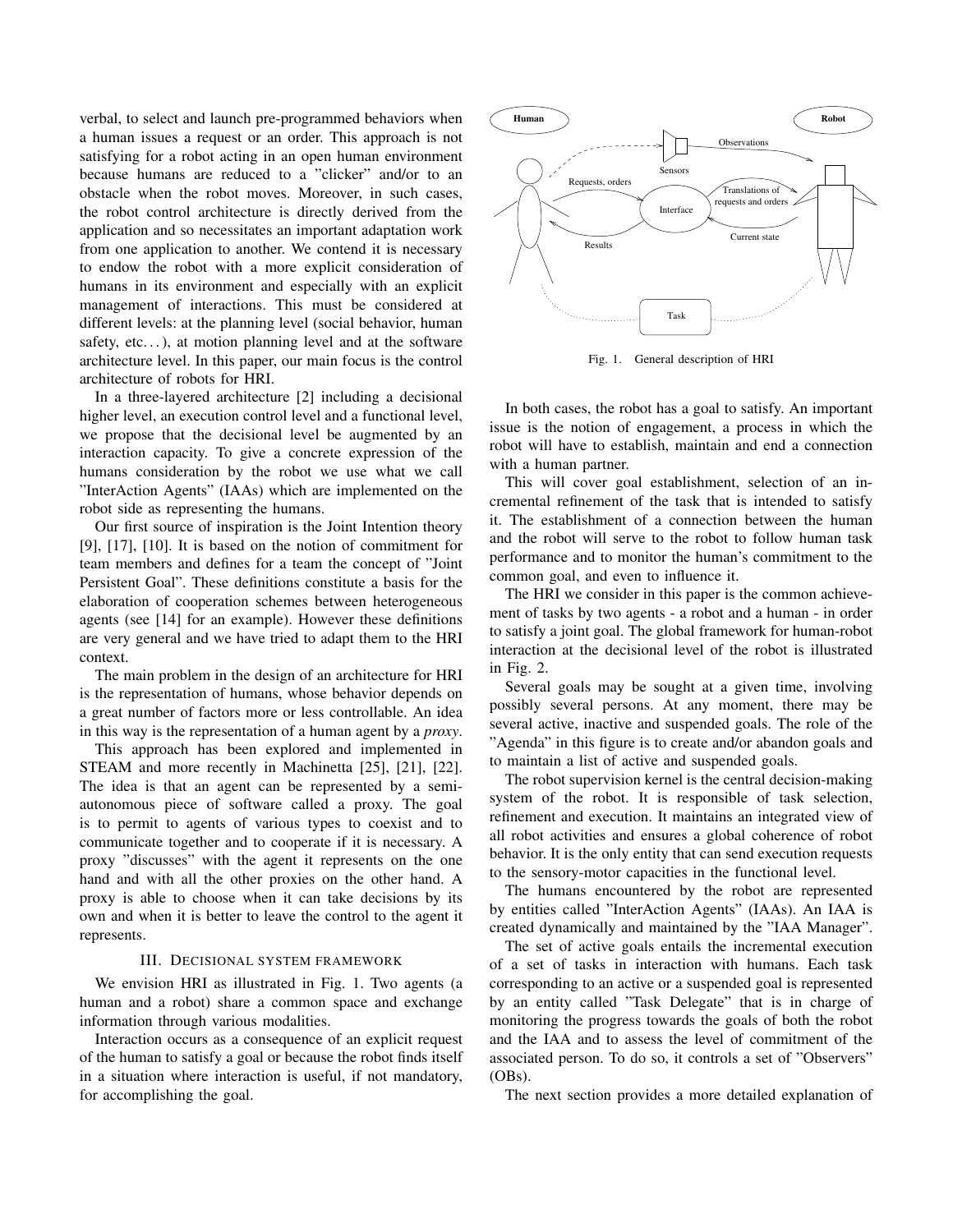

Fig. 2. Decisional framework for a HRI-enabled robot

these entities through an illustrative example.

# IV. AN ILLUSTRATED DESCRIPTION

# *A. Rackham*

Rackham[8] is a tour-guide robot (Fig. 3) based on a B21R. Besides improving robustness and efficiency in the robot basic navigation abilities in a dynamic environment, our focus in developing it was to study and test a methodology to integrate HRI abilities in a systematic way.

To test and validate our developments, we have decided to bring regularly our robot to a museum in Toulouse. By regularly, we mean two weeks every three months. Rackham has already been used at the exhibition for hundreds of hours (May 2004, July 2004, February 2005, April 2005), accumulating valuable data and information for future enhancements. The project is conducted so as to incrementally improve the robot functional and decisional capabilities based on the observation of the interaction between the public and the robot.

A number of features have been installed for HRI:

- the detection of dynamic obstacles (i.e., people),
- a vision-based face detector[7],
- *•* a 3D animated head with speech synthesis[4],
- *•* displays and inputs from the touch screen,
- *•* control of robots lights.

All HRIs currently running on Rackham have been classically encoded as event-driven automata with no explicit management of the interactions and no reasoning on human behavior. The next step is to implement the proposed framework for HRI.

#### *B. Rackham's desired capabilities*

We show next how the proposed framework will provide a suitable environment to implement flexible human-robot interactions.

Here are some examples of the desired abilities:

- *•* when left alone, Rackham should seek for people to interact with.
- *•* Rackham should be able to detect various types of persons and adapt its behavior to them.
- *•* Rackham should be able to manage two or more interactions, involving several persons, in parallel and for different tasks.
- *•* Rackham should be able to measure the level of commitment of its human interactors and should react accordingly; for instance, detecting that the guided person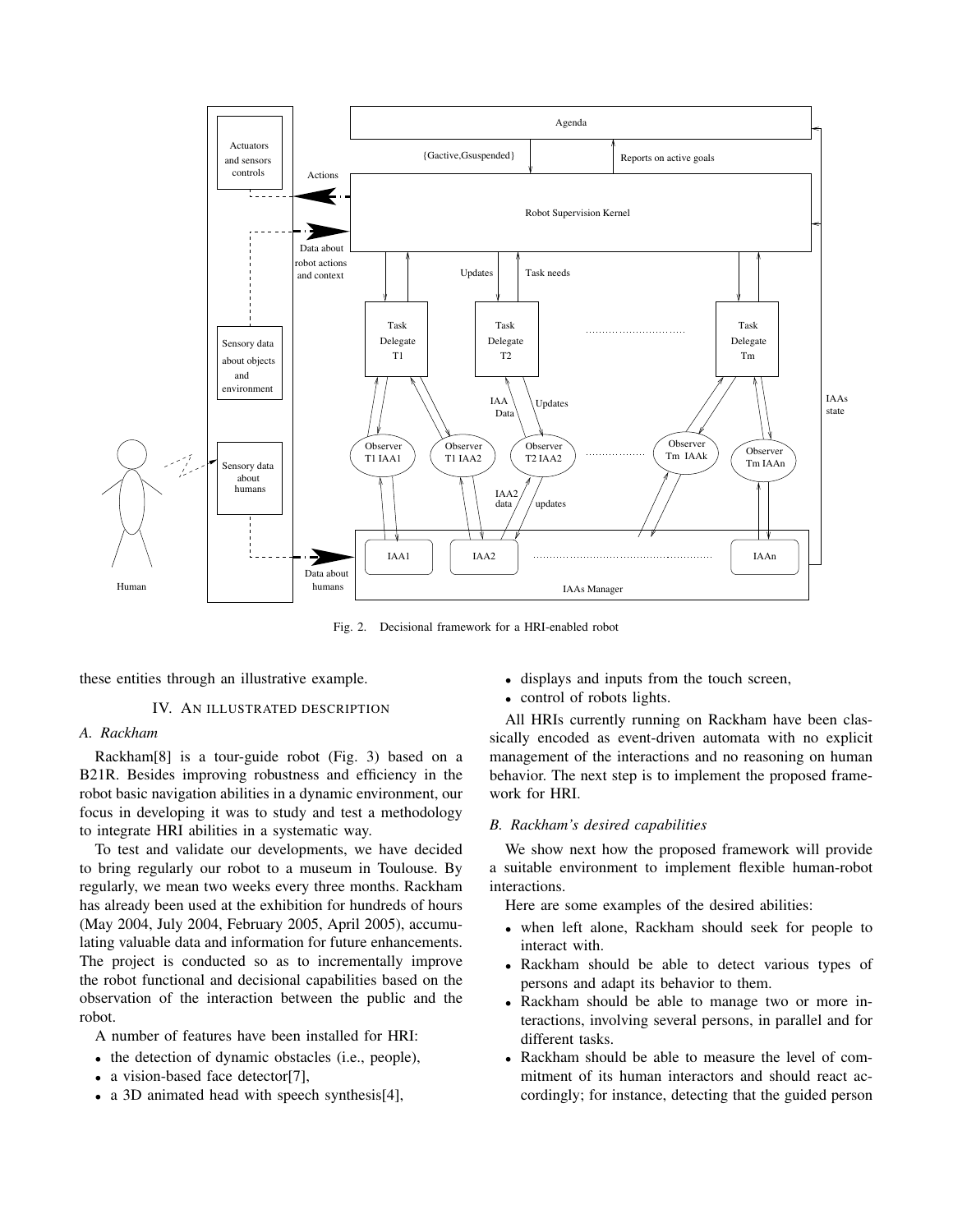

Fig. 3. Rackham: a tour guide robot

follows slowly or is no more interested in the tour he/she has asked for.

# *C. The management of IAAs*

Depending on the context, when the robot detects a human in its vicinity, the IAA Manager creates and instantiates an IAA.

An IAA is defined by its type, its state parameters, its abilities in terms of actions it can perform. Some parameters can be directly perceived by the robot sensors. For each IAA type, a set of "observers" are defined in order to interpret their activity relatively to a given task.

In our example, three types of IAA can be defined:

- *• passer-by*: a *passer-by* is a person visiting the exhibition without any interest for Rackham. Its action set is: *move* and *touch the screen*.
- *• visitor*: a *visitor* is a person actually guided by Rackham. Its action set is: *move*, *touch the screen* and *follow*
- *• troublemaker*: a "*troublemaker*" is a person that blocks Rackham and who does not want to move. Its action set is empty.

The IAA Manager is in charge of creating, deleting and updating the IAAs.

# *D. The Agenda*

The Agenda manages the current set of robot goals. It ensures the consistency between active goals, and determines their priorities, and their causal links.

Based on data provided by the Supervision Kernel, the Agenda determines the relevance of goals and decides to create, suspend, resume or abandon a goal. When a goal is created, it may be associated to the robot alone or to a "team" of agents (the robot and an IAA).

In our example, Rackham can generate goals for *recharging*, *search for an IAA*, *guide* and *free the path*. The two latter goals are involve not only the robot but also an IAA.

# *E. Robot Supervision Kernel*

The Robot Supervision Kernel is responsible of creation, management and execution of plans dedicated to the satisfaction of active goals.

For each new active goal the Robot Supervision Kernel creates a Task Delegate, selects or elaborates a plan and allocates the roles of each team member. Notice that the creation of the Task Delegate is combined with the creation of an Observer (OB) for each human involved in the task performance.

For all the other active goals, the Robot Supervision Kernel has already a plan and is in charge of the execution of the robot part. Whenever an elementary action is performed, the Robot Supervision Kernel forwards this information to all active Tasks Delegates.

Depending on the context, the planning process can be more or less elaborated. Indeed, the presence of humans in the environment raises new issues in motion, manipulation and task planning. We are developing, in coherence with the architecture presented here, a "motion planner in the presence of humans" [24] that can be used not only to plan safe robot paths, but also to plan good, socially acceptable and legible paths, and a high-level "human aware" task planner [18] that is able to deal with constraints imposed by the presence of humans, their needs and preferences.

In our example, the plans are simply obtained by selecting scripts (see Fig. 4).

### *F. Task Delegates*

A Task Delegate represents an unfinished task. It communicates with the Robot Supervision Kernel on the one hand and IAA activity observers (OBs) on the other hand. The role of the Task Delegate is to give to the robot the possibility to follow the course of each task it is involved in.

Fig. 5 exhibits the internal structure of a Task Delegate.

The Task Delegate function is double: to make sure that the task makes progress towards its goal and to assess the level of motivation of the involved humans. We have defined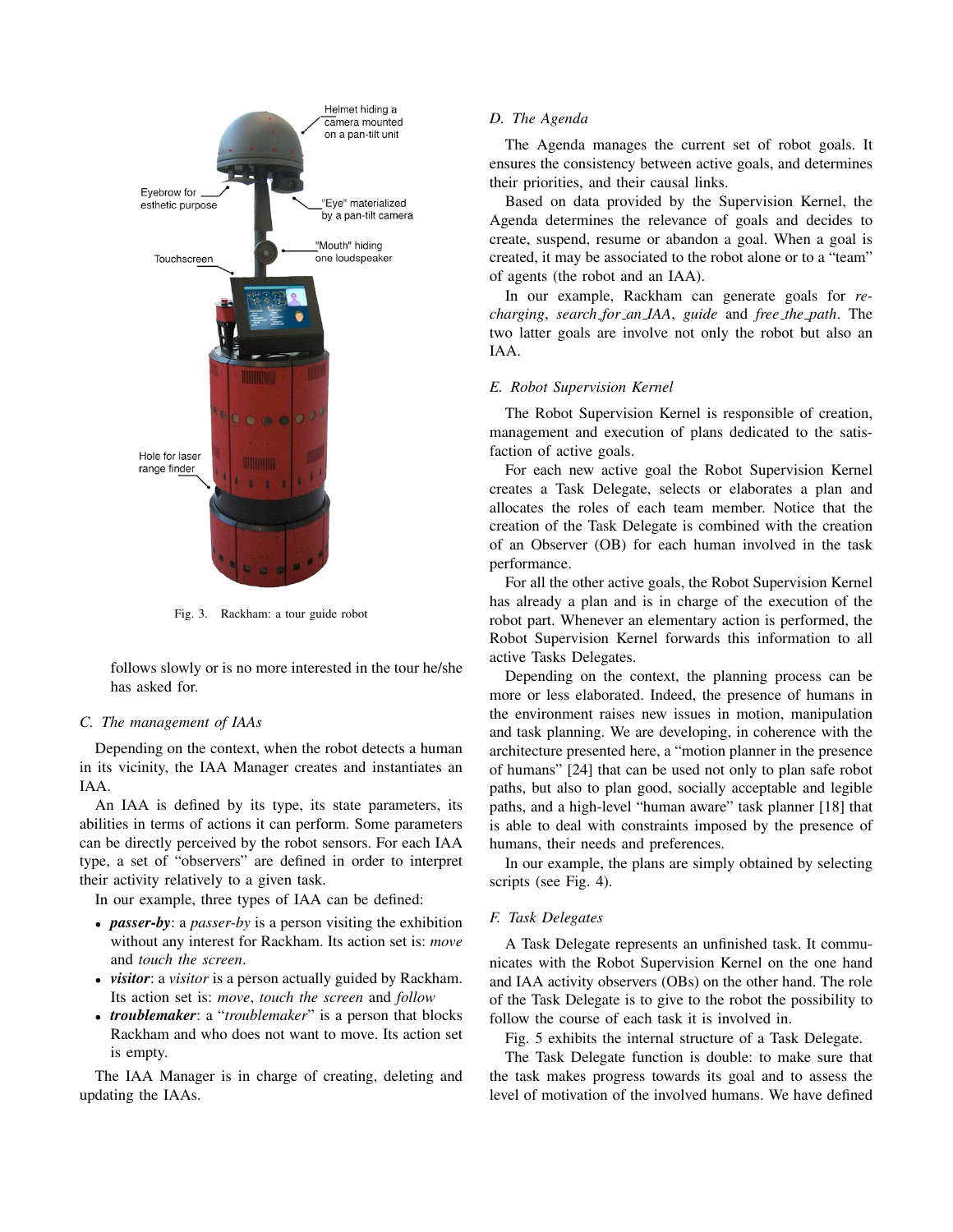

ROBOT SUPERVISION KERNEL



Fig. 5. Structure of a Task Delegate

several phases for a task (PRE-TASK, IN-TASK, CHECK-TASK, POST-TASK, SUSPENDED-TASK) corresponding to its establishment, performance and end.

To illustrate these phases we consider a case where the robot proposes a task to a unique human represented by an IAA called *H*. The robot is called *I* because it is the task instigator. Figure 6 illustrates the transitions from one phase to another.

*1) PRE-TASK:* It is the phase in which the team members decide to participate to the task and define a plan to achieve it: humans must be informed that they have a role to play in the task and must give their agreement (or disagreement) about the way that the task will be performed.

*2) IN-TASK:* It is the core phase of the task, it corresponds to the execution of the task. This phase checks:

- If the task is going smoothly.
- *•* If the human maintains her/his motivation and commitment to do the task, (this is obviously limited to the observation capabilities of the robot).



Fig. 6. Task Delegate states

Regarding the progress of the task, the Task Delegate will update the observation rules of OBs and data stored in the Plan Course Analyzer thus permitting synchronization between team members. Given the task course and the context, the Task Delegate can decide to stay in IN-TASK or to switch to CHECK-TASK or POST-TASK.

*3) CHECK-TASK:* It is the phase in which, given the observations made, a withdrawal is suspected: so in some conditions depending of the task, things cannot go on. The decision to go in CHECK-TASK is made by the Task Delegate, so it must have the knowledge to be able to do that. Given the context and the result of possible exchanges between the robot and IAA, the Task Delegate can decide to stay in CHECK-TASK or to switch to IN-TASK or POST-TASK.

*4) POST-TASK:* It is the last phase that is reached when the task has been achieved or when it has to be abandoned. A mutual belief about the end of the task must be reached, i.e. the robot must make sure that every agent involved in the task has been informed.

*5) SUSPENDED-TASK:* It is the phase reached when a suspend request comes from the Supervision Kernel. The task has to be suspended and the involved humans should be informed. However, the contact with the associated IAA should be maintained until the task is resumed or abandoned.

# *G. Observers*

An Observer makes the interface between an IAA and a Task Delegate. Its role is to monitor the IAA activity relatively to a task. it is also in charge of detecting situations where the commitment of a team member in a task can be questioned. This will be essentially based on perception and interpretation of human behavior relatively to the task.